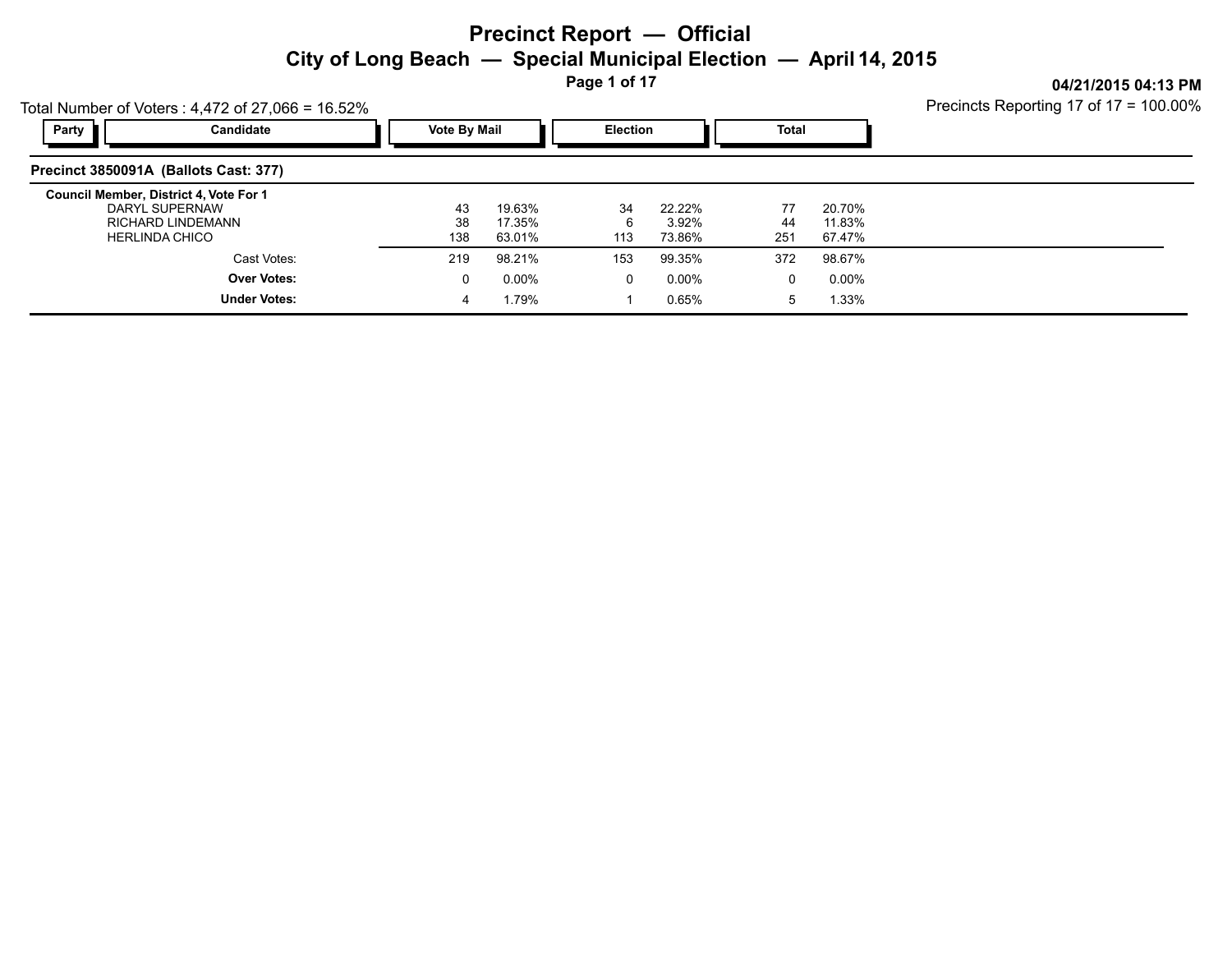**Page 2 of 17**

**04/21/2015 04:13 PM** Precincts Reporting 17 of 17 = 100.00%

|       | $10.32 \times 10^{-10}$ or vultis . 4.47 2 01 27,000 - 10.32 %                                                | The international contract in<br> |                                       |          |                           |                |                           |  |
|-------|---------------------------------------------------------------------------------------------------------------|-----------------------------------|---------------------------------------|----------|---------------------------|----------------|---------------------------|--|
| Party | Candidate                                                                                                     |                                   | <b>Vote By Mail</b>                   |          | <b>Election</b>           |                | <b>Total</b>              |  |
|       | Precinct 3850147A (Ballots Cast: 184)                                                                         |                                   |                                       |          |                           |                |                           |  |
|       | Council Member, District 4, Vote For 1<br>DARYL SUPERNAW<br><b>RICHARD LINDEMANN</b><br><b>HERLINDA CHICO</b> |                                   | 79<br>70.54%<br>5.36%<br>27<br>24.11% | 45<br>25 | 62.50%<br>2.78%<br>34.72% | 124<br>8<br>52 | 67.39%<br>4.35%<br>28.26% |  |
|       | Cast Votes:                                                                                                   |                                   | 100.00%<br>112                        | 72       | 100.00%                   | 184            | 100.00%                   |  |
|       | <b>Over Votes:</b>                                                                                            |                                   | $0.00\%$<br>0                         |          | $0.00\%$<br>0             | 0              | $0.00\%$                  |  |
|       | <b>Under Votes:</b>                                                                                           |                                   | $0.00\%$                              |          | 0.00%<br>0                | 0              | $0.00\%$                  |  |

Total Number of Voters  $\cdot$  4,472 of 27,066 = 16.52%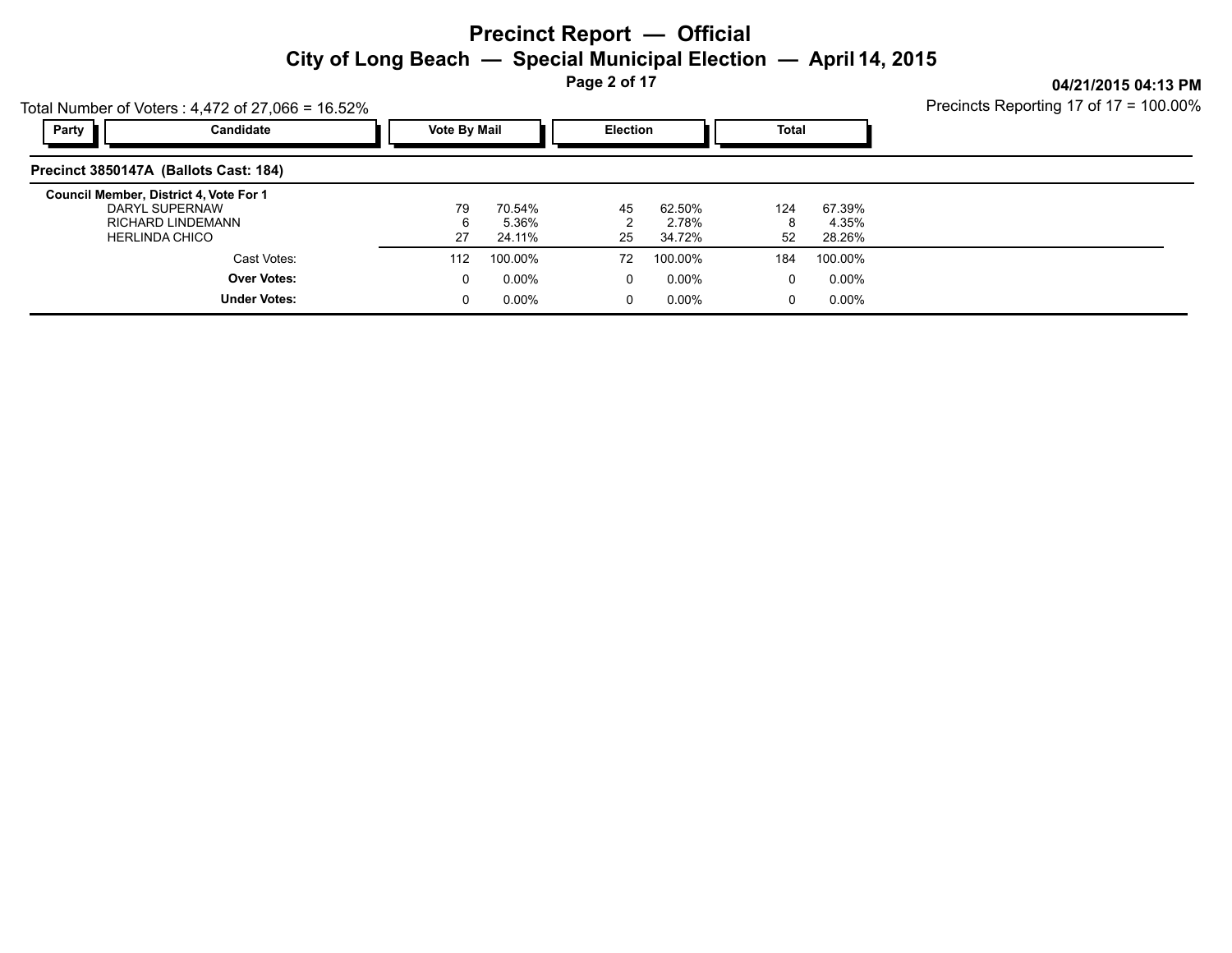**Page 3 of 17**

**04/21/2015 04:13 PM**

| Total Number of Voters: $4,472$ of 27,066 = 16.52%                                                     |                                           | Precincts Reporting 17 of 17 = 100.00% |                     |                           |                  |                           |                |                           |  |
|--------------------------------------------------------------------------------------------------------|-------------------------------------------|----------------------------------------|---------------------|---------------------------|------------------|---------------------------|----------------|---------------------------|--|
| Party                                                                                                  | Candidate                                 |                                        | <b>Vote By Mail</b> |                           |                  | Election                  |                | <b>Total</b>              |  |
| Precinct 3850153A (Ballots Cast: 347)                                                                  |                                           |                                        |                     |                           |                  |                           |                |                           |  |
| Council Member, District 4, Vote For 1<br>DARYL SUPERNAW<br>RICHARD LINDEMANN<br><b>HERLINDA CHICO</b> |                                           |                                        | 137<br>62           | 67.16%<br>2.45%<br>30.39% | 108<br>3<br>31   | 76.06%<br>2.11%<br>21.83% | 245<br>8<br>93 | 70.81%<br>2.31%<br>26.88% |  |
|                                                                                                        | Cast Votes:                               |                                        | 204                 | 99.51%                    | 142              | 100.00%                   | 346            | 99.71%                    |  |
|                                                                                                        | <b>Over Votes:</b><br><b>Under Votes:</b> |                                        | 0                   | $0.00\%$<br>0.49%         | $\mathbf 0$<br>0 | 0.00%<br>$0.00\%$         | 0              | 0.00%<br>0.29%            |  |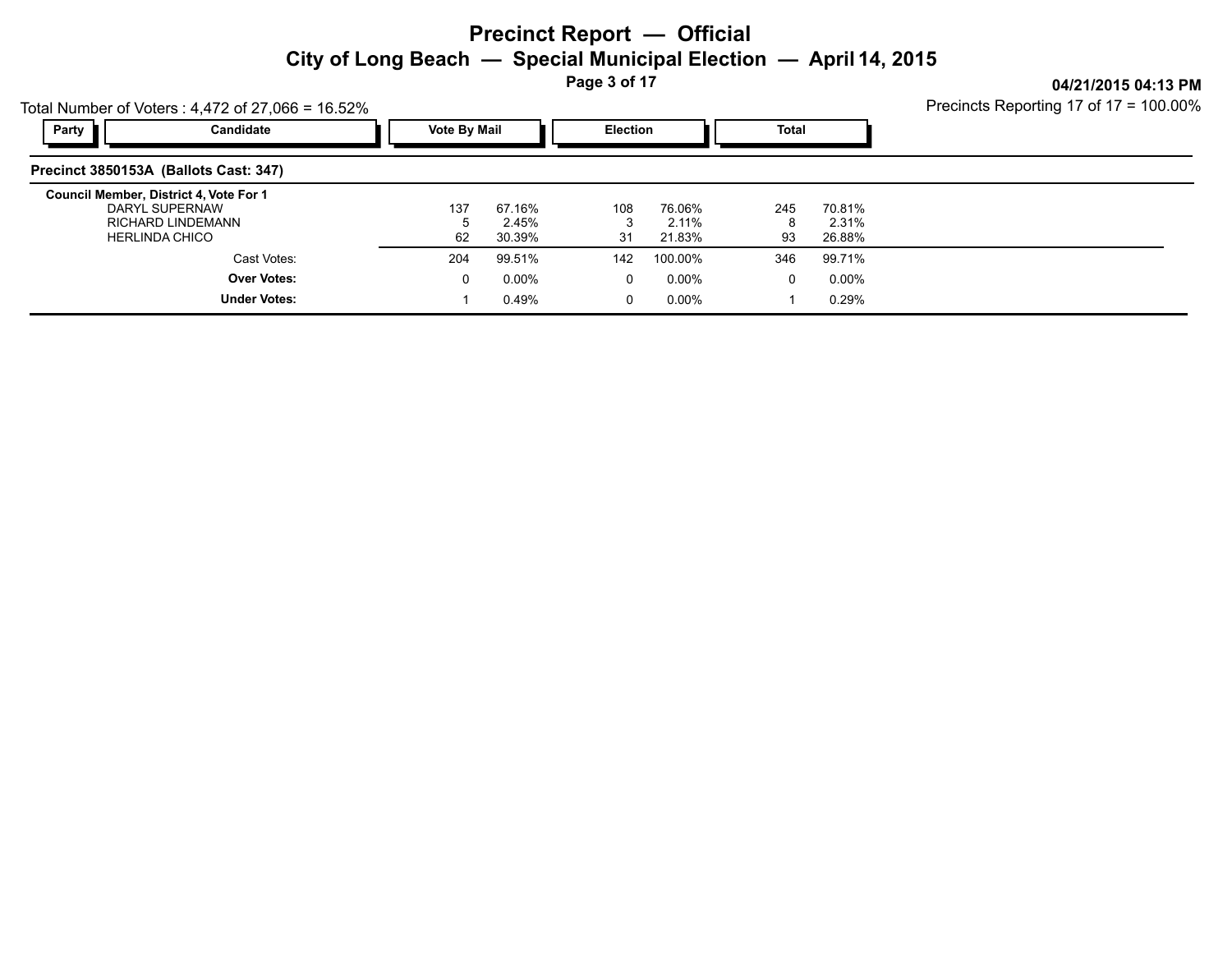**Page 4 of 17**

**04/21/2015 04:13 PM**

| Total Number of Voters: $4,472$ of 27,066 = 16.52%                                |                          | Precincts Reporting 17 of 17 = 100.00% |                           |          |                           |                 |                           |  |
|-----------------------------------------------------------------------------------|--------------------------|----------------------------------------|---------------------------|----------|---------------------------|-----------------|---------------------------|--|
| Party                                                                             | Candidate                | <b>Vote By Mail</b>                    |                           |          | <b>Election</b>           |                 | Total                     |  |
| Precinct 3850158A (Ballots Cast: 271)                                             |                          |                                        |                           |          |                           |                 |                           |  |
| Council Member, District 4, Vote For 1<br>DARYL SUPERNAW<br><b>HERLINDA CHICO</b> | <b>RICHARD LINDEMANN</b> | 47<br>104                              | 29.75%<br>4.43%<br>65.82% | 17<br>87 | 15.89%<br>2.80%<br>81.31% | 64<br>10<br>191 | 24.15%<br>3.77%<br>72.08% |  |
|                                                                                   | Cast Votes:              | 158                                    | 98.14%                    | 107      | 97.27%                    | 265             | 97.79%                    |  |
|                                                                                   | <b>Over Votes:</b>       |                                        | 0.62%                     |          | 0.91%                     |                 | 0.74%                     |  |
|                                                                                   | <b>Under Votes:</b>      |                                        | 1.24%                     |          | 1.82%                     |                 | 1.48%                     |  |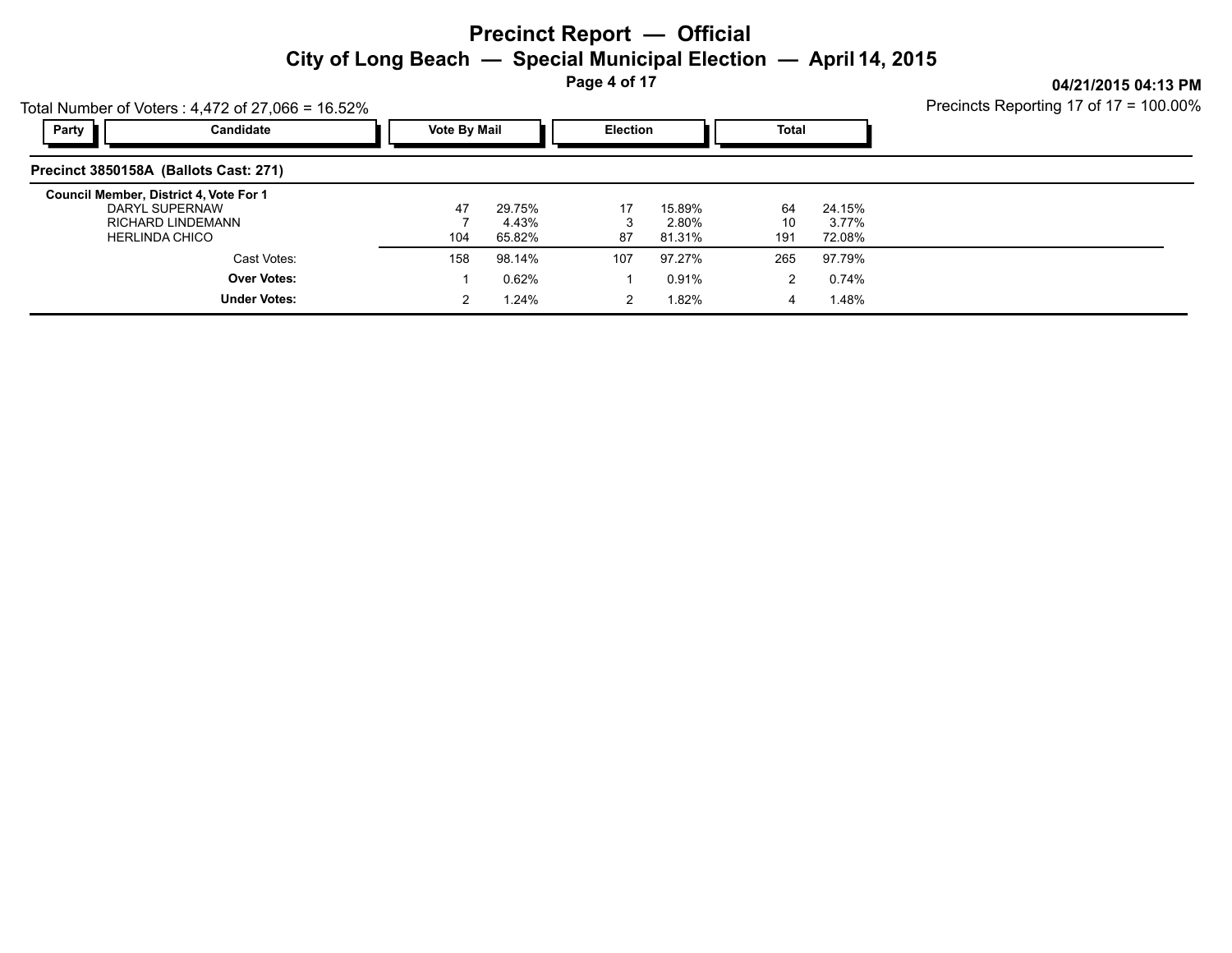**Page 5 of 17**

**04/21/2015 04:13 PM**

|       | Total Number of Voters: $4,472$ of 27,066 = 16.52%                                                     | Precincts Reporting 17 of 17 = 100.00% |                            |                 |                          |                 |                           |  |
|-------|--------------------------------------------------------------------------------------------------------|----------------------------------------|----------------------------|-----------------|--------------------------|-----------------|---------------------------|--|
| Party | Candidate                                                                                              | <b>Vote By Mail</b>                    |                            | <b>Election</b> |                          | <b>Total</b>    |                           |  |
|       | Precinct 3850159A (Ballots Cast: 174)                                                                  |                                        |                            |                 |                          |                 |                           |  |
|       | Council Member, District 4, Vote For 1<br>DARYL SUPERNAW<br>RICHARD LINDEMANN<br><b>HERLINDA CHICO</b> | 20<br>10<br>52                         | 24.39%<br>12.20%<br>63.41% | 8<br>6<br>76    | 8.89%<br>6.67%<br>84.44% | 28<br>16<br>128 | 16.28%<br>9.30%<br>74.42% |  |
|       | Cast Votes:                                                                                            | 82                                     | 100.00%                    | 90              | 97.83%                   | 172             | 98.85%                    |  |
|       | <b>Over Votes:</b><br><b>Under Votes:</b>                                                              | 0<br>0                                 | $0.00\%$<br>$0.00\%$       |                 | 1.09%<br>1.09%           |                 | 0.57%<br>0.57%            |  |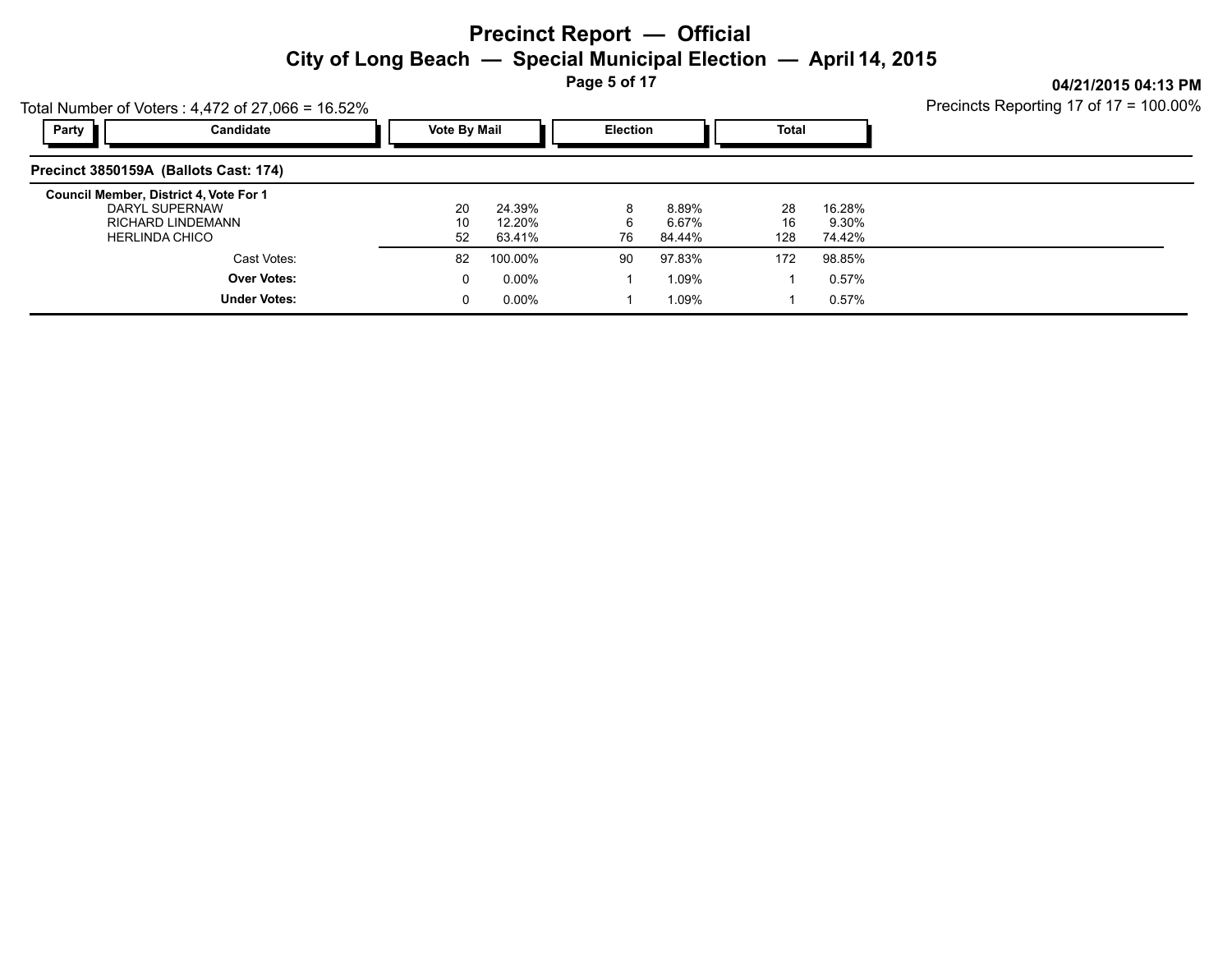**Page 6 of 17**

**04/21/2015 04:13 PM** Precincts Reporting 17 of 17 = 100.00%

|                    | 10 a 10.32% = 10.32% 10.81% of 2.4.472 01 27,000 = 10.32 |                     | $\frac{1}{2}$ is contacted the potating $\frac{1}{2}$ of $\frac{1}{2}$ = 100.007 |                 |          |              |          |  |
|--------------------|----------------------------------------------------------|---------------------|----------------------------------------------------------------------------------|-----------------|----------|--------------|----------|--|
| Party<br>Candidate |                                                          | <b>Vote By Mail</b> |                                                                                  | <b>Election</b> |          | <b>Total</b> |          |  |
|                    | Precinct 3850248A (Ballots Cast: 251)                    |                     |                                                                                  |                 |          |              |          |  |
|                    | Council Member, District 4, Vote For 1                   |                     |                                                                                  |                 |          |              |          |  |
|                    | DARYL SUPERNAW                                           | 58                  | 36.71%                                                                           | 42              | 47.73%   | 100          | 40.65%   |  |
|                    | RICHARD LINDEMANN                                        | 10                  | 6.33%                                                                            |                 | 5.68%    | 15           | 6.10%    |  |
|                    | <b>HERLINDA CHICO</b>                                    | 90                  | 56.96%                                                                           | 41              | 46.59%   | 131          | 53.25%   |  |
|                    | Cast Votes:                                              | 158                 | 97.53%                                                                           | 88              | 98.88%   | 246          | 98.01%   |  |
|                    | <b>Over Votes:</b>                                       |                     | $0.00\%$                                                                         | 0               | $0.00\%$ | 0            | $0.00\%$ |  |
|                    | <b>Under Votes:</b>                                      |                     | 2.47%                                                                            |                 | 1.12%    | 5            | 1.99%    |  |
|                    |                                                          |                     |                                                                                  |                 |          |              |          |  |

Total Number of Voters :  $4,472$  of 27,066 = 16.52%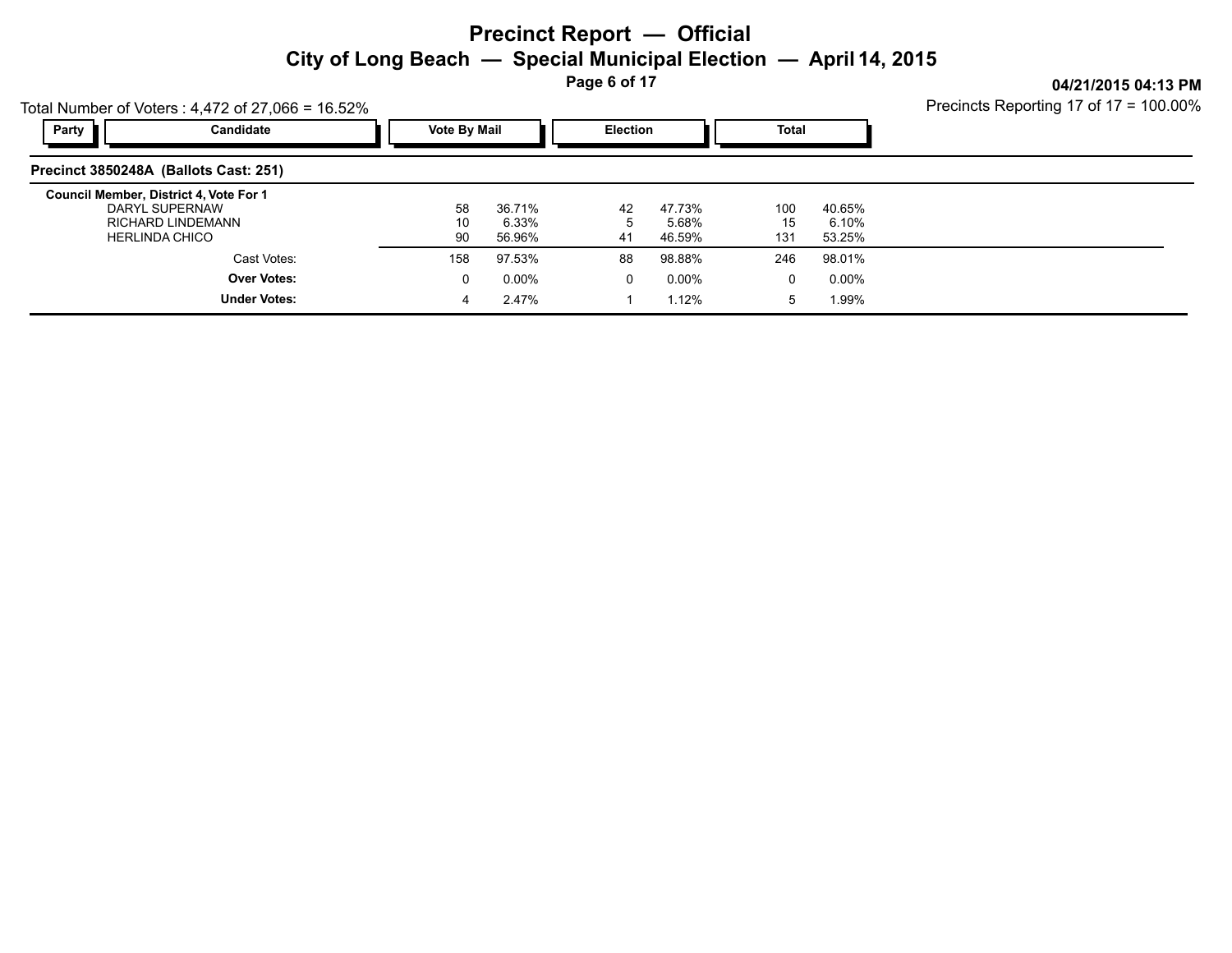**Page 7 of 17**

Precincts Reporting 17 of 17 = 100.00%

**04/21/2015 04:13 PM**

| Total Number of Voters: $4,472$ of 27,066 = 16.52%                                                     | Precincts Reporting 17 of 17 = 100.00% |                           |                 |                           |                  |                           |  |
|--------------------------------------------------------------------------------------------------------|----------------------------------------|---------------------------|-----------------|---------------------------|------------------|---------------------------|--|
| Party<br>Candidate                                                                                     | <b>Vote By Mail</b>                    |                           | <b>Election</b> |                           | <b>Total</b>     |                           |  |
| Precinct 3850302A (Ballots Cast: 807)                                                                  |                                        |                           |                 |                           |                  |                           |  |
| Council Member, District 4, Vote For 1<br>DARYL SUPERNAW<br>RICHARD LINDEMANN<br><b>HERLINDA CHICO</b> | 353<br>18<br>99                        | 75.11%<br>3.83%<br>21.06% | 232<br>97       | 69.88%<br>0.90%<br>29.22% | 585<br>21<br>196 | 72.94%<br>2.62%<br>24.44% |  |
| Cast Votes:                                                                                            | 470                                    | 98.95%                    | 332             | 100.00%                   | 802              | 99.38%                    |  |
| <b>Over Votes:</b>                                                                                     |                                        | 0.21%                     | 0               | $0.00\%$                  |                  | 0.12%                     |  |
| <b>Under Votes:</b>                                                                                    |                                        | 0.84%                     | 0               | 0.00%                     | 4                | 0.50%                     |  |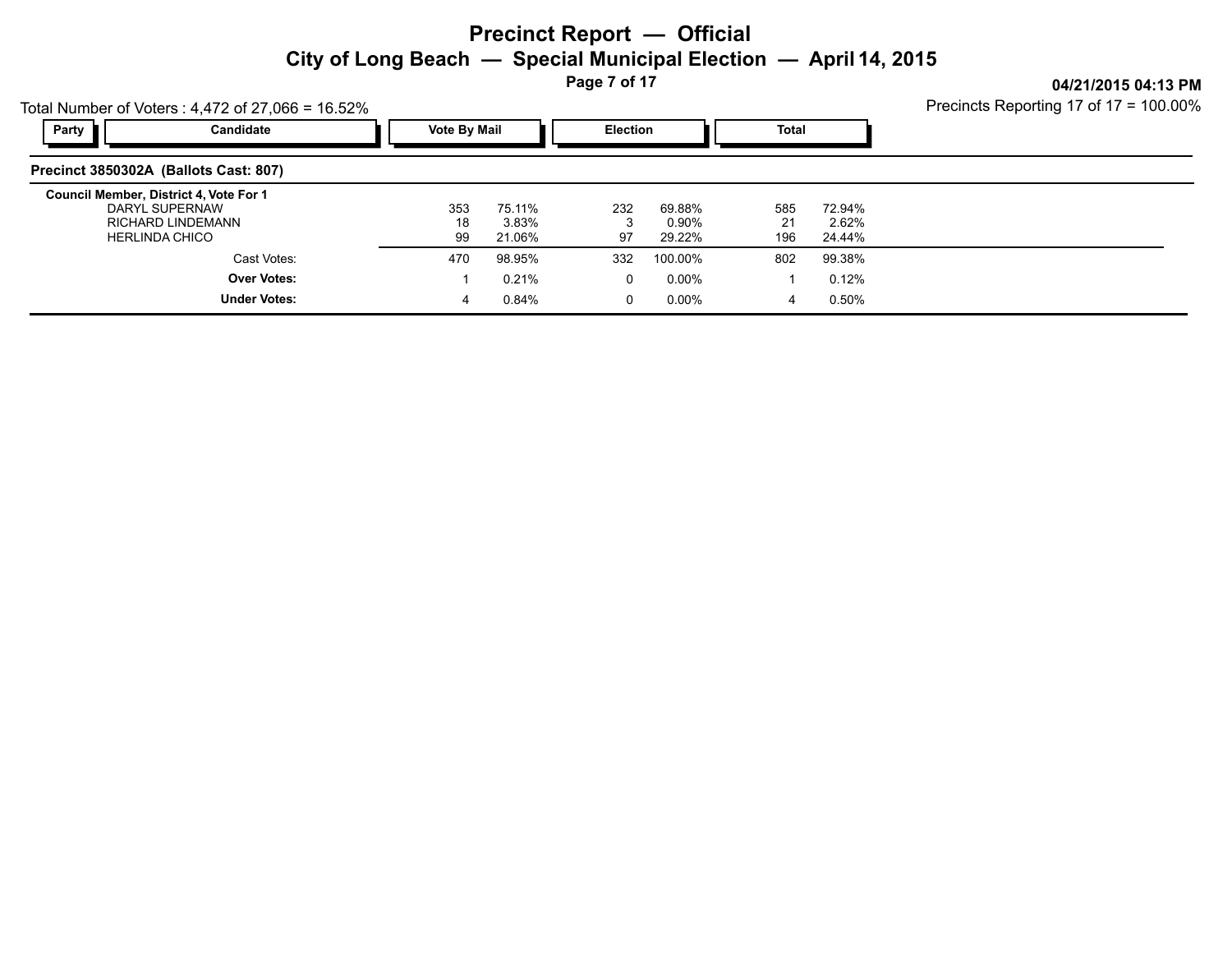**Page 8 of 17**

**04/21/2015 04:13 PM**

|                                                                                                        | Total Number of Voters: $4,472$ of 27,066 = 16.52% |  |                     |                              |                 |                           |                 |                           |  |  |  |
|--------------------------------------------------------------------------------------------------------|----------------------------------------------------|--|---------------------|------------------------------|-----------------|---------------------------|-----------------|---------------------------|--|--|--|
| Party                                                                                                  | Candidate                                          |  | <b>Vote By Mail</b> |                              | <b>Election</b> |                           | <b>Total</b>    |                           |  |  |  |
| Precinct 3850305A (Ballots Cast: 475)                                                                  |                                                    |  |                     |                              |                 |                           |                 |                           |  |  |  |
| Council Member, District 4, Vote For 1<br>DARYL SUPERNAW<br>RICHARD LINDEMANN<br><b>HERLINDA CHICO</b> |                                                    |  | 183<br>6<br>95      | 64.44%<br>$2.11\%$<br>33.45% | 129<br>57       | 68.62%<br>1.06%<br>30.32% | 312<br>8<br>152 | 66.10%<br>1.69%<br>32.20% |  |  |  |
|                                                                                                        | Cast Votes:                                        |  | 284                 | 99.30%                       | 188             | 99.47%                    | 472             | 99.37%                    |  |  |  |
|                                                                                                        | <b>Over Votes:</b>                                 |  | 0                   | $0.00\%$                     | $\mathbf 0$     | $0.00\%$                  | 0               | 0.00%                     |  |  |  |
|                                                                                                        | <b>Under Votes:</b>                                |  | 2                   | $0.70\%$                     |                 | 0.53%                     |                 | 0.63%                     |  |  |  |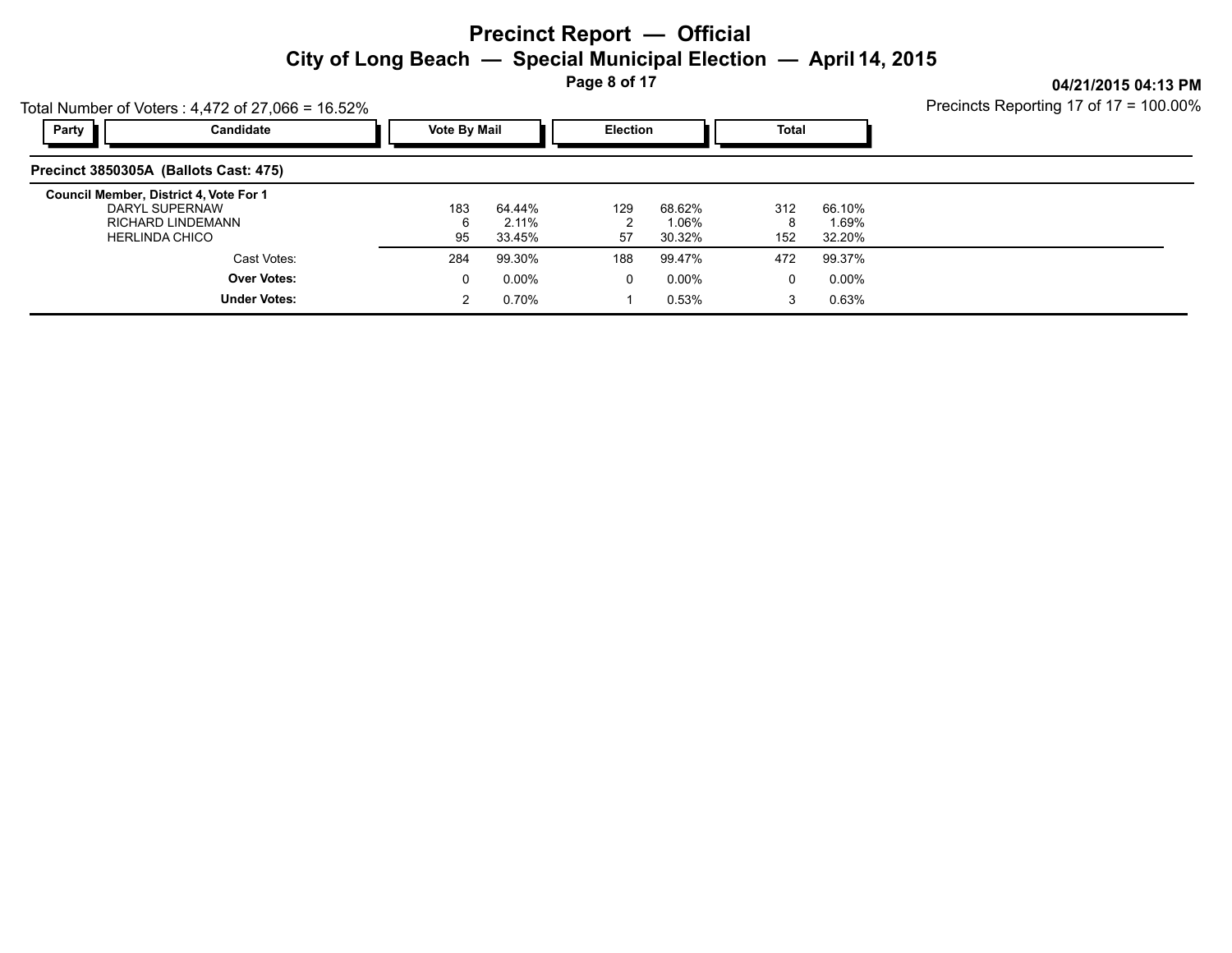**Page 9 of 17**

**04/21/2015 04:13 PM**

| Total Number of Voters: $4,472$ of 27,066 = 16.52%                                                     | Precincts Reporting 17 of 17 = 100.00% |                           |                 |                           |                 |                           |  |
|--------------------------------------------------------------------------------------------------------|----------------------------------------|---------------------------|-----------------|---------------------------|-----------------|---------------------------|--|
| Party<br>Candidate                                                                                     | <b>Vote By Mail</b>                    |                           | <b>Election</b> |                           | Total           |                           |  |
| Precinct 3850319A (Ballots Cast: 220)                                                                  |                                        |                           |                 |                           |                 |                           |  |
| Council Member, District 4, Vote For 1<br>DARYL SUPERNAW<br>RICHARD LINDEMANN<br><b>HERLINDA CHICO</b> | 64<br>12<br>47                         | 52.03%<br>9.76%<br>38.21% | 60<br>0<br>37   | 61.86%<br>0.00%<br>38.14% | 124<br>12<br>84 | 56.36%<br>5.45%<br>38.18% |  |
| Cast Votes:                                                                                            | 123                                    | 100.00%                   | 97              | 100.00%                   | 220             | 100.00%                   |  |
| <b>Over Votes:</b>                                                                                     | 0                                      | $0.00\%$                  | $\Omega$        | $0.00\%$                  | $\Omega$        | 0.00%                     |  |
| <b>Under Votes:</b>                                                                                    | 0                                      | 0.00%                     | 0               | 0.00%                     |                 | $0.00\%$                  |  |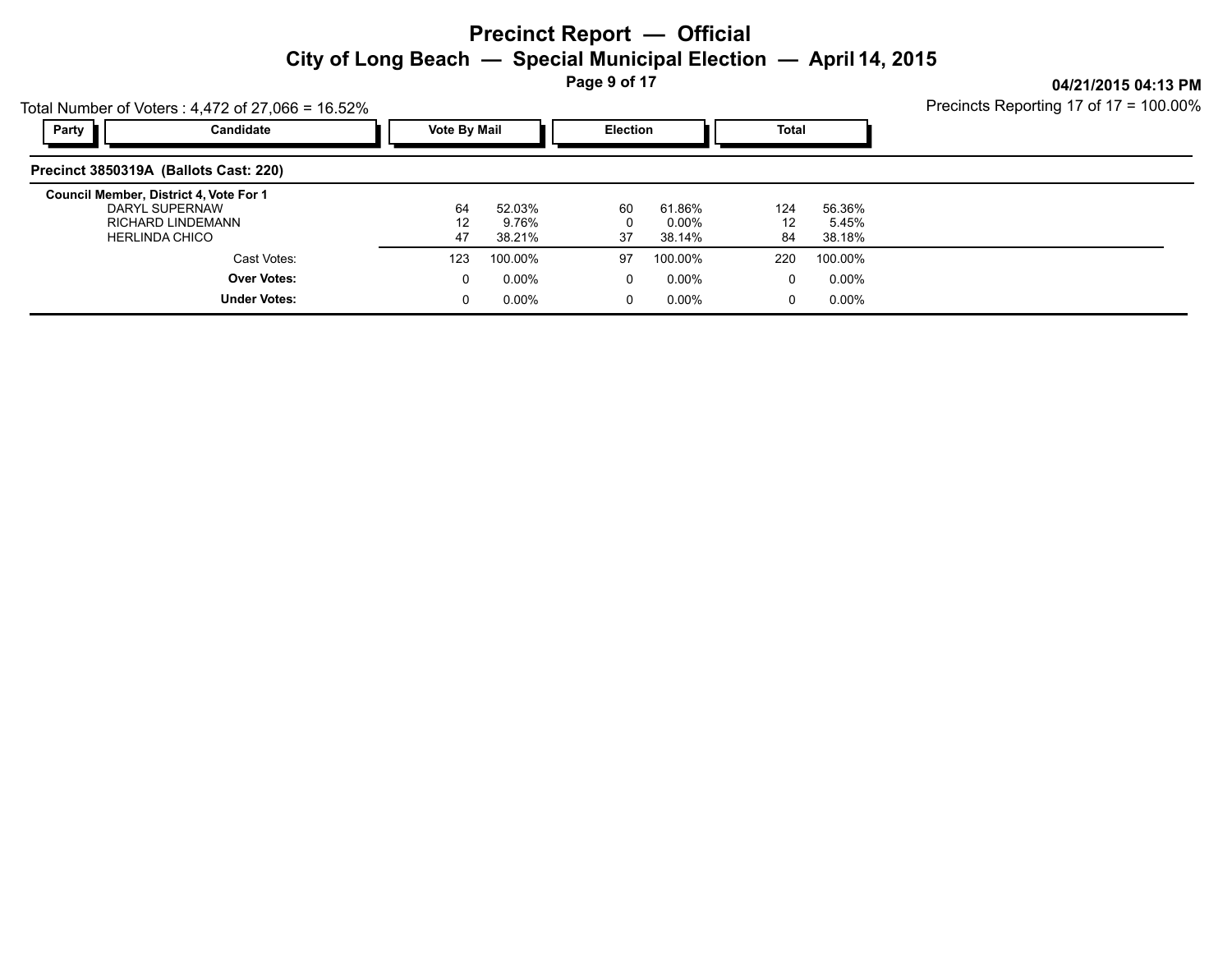**Page 10 of 17**

**04/21/2015 04:13 PM**

|                                        | Total Number of Voters: $4,472$ of 27,066 = 16.52%           | Precincts Reporting 17 of 17 = 100.00% |                     |                           |                 |                           |                  |                           |  |
|----------------------------------------|--------------------------------------------------------------|----------------------------------------|---------------------|---------------------------|-----------------|---------------------------|------------------|---------------------------|--|
| Party                                  | Candidate                                                    |                                        | <b>Vote By Mail</b> |                           | <b>Election</b> |                           | <b>Total</b>     |                           |  |
| Precinct 3850321A (Ballots Cast: 404)  |                                                              |                                        |                     |                           |                 |                           |                  |                           |  |
| Council Member, District 4, Vote For 1 | DARYL SUPERNAW<br>RICHARD LINDEMANN<br><b>HERLINDA CHICO</b> |                                        | 142<br>16<br>88     | 57.72%<br>6.50%<br>35.77% | 108<br>45       | 69.68%<br>1.29%<br>29.03% | 250<br>18<br>133 | 62.34%<br>4.49%<br>33.17% |  |
|                                        | Cast Votes:                                                  |                                        | 246                 | 99.19%                    | 155             | 99.36%                    | 401              | 99.26%                    |  |
|                                        | <b>Over Votes:</b><br><b>Under Votes:</b>                    |                                        | 0<br>2              | $0.00\%$<br>0.81%         | 0               | $0.00\%$<br>0.64%         | 0                | $0.00\%$<br>0.74%         |  |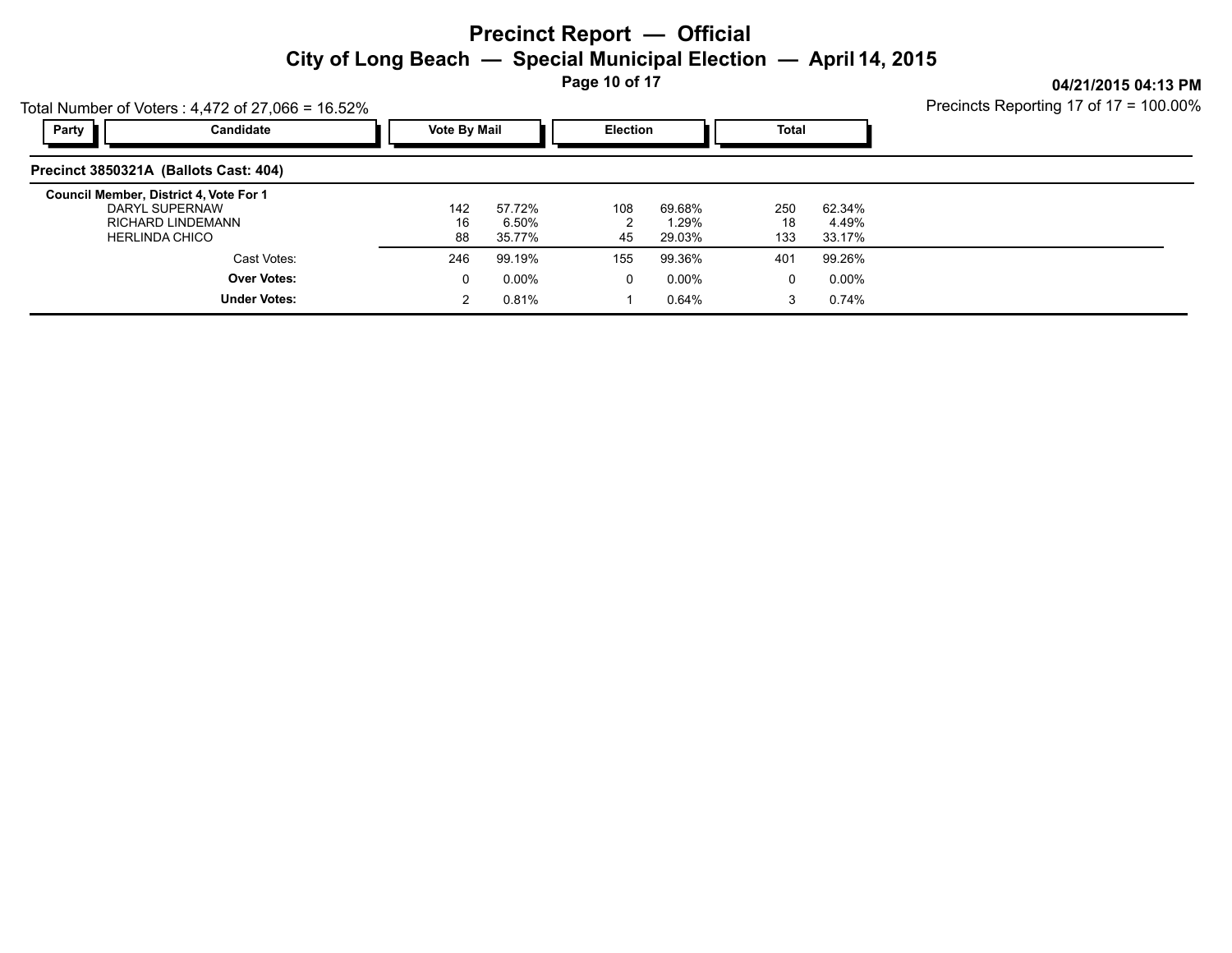**Page 11 of 17**

Precincts Reporting 17 of 17 = 100.00%

**04/21/2015 04:13 PM**

| Total Number of Voters: $4,472$ of 27,066 = 16.52%                                                            | Precincts Reporting 17 of 17 = 100.00% |                           |                 |                           |               |                           |  |
|---------------------------------------------------------------------------------------------------------------|----------------------------------------|---------------------------|-----------------|---------------------------|---------------|---------------------------|--|
| Party<br>Candidate                                                                                            | <b>Vote By Mail</b>                    |                           | <b>Election</b> |                           | Total         |                           |  |
| Precinct 3850616A (Ballots Cast: 142)                                                                         |                                        |                           |                 |                           |               |                           |  |
| Council Member, District 4, Vote For 1<br>DARYL SUPERNAW<br><b>RICHARD LINDEMANN</b><br><b>HERLINDA CHICO</b> | 45<br>56                               | 42.06%<br>5.61%<br>52.34% | 12<br>20        | 35.29%<br>5.88%<br>58.82% | 57<br>8<br>76 | 40.43%<br>5.67%<br>53.90% |  |
| Cast Votes:                                                                                                   | 107                                    | 99.07%                    | 34              | 100.00%                   | 141           | 99.30%                    |  |
| <b>Over Votes:</b>                                                                                            | 0                                      | $0.00\%$                  | 0               | $0.00\%$                  | 0             | $0.00\%$                  |  |
| <b>Under Votes:</b>                                                                                           |                                        | 0.93%                     |                 | 0.00%                     |               | 0.70%                     |  |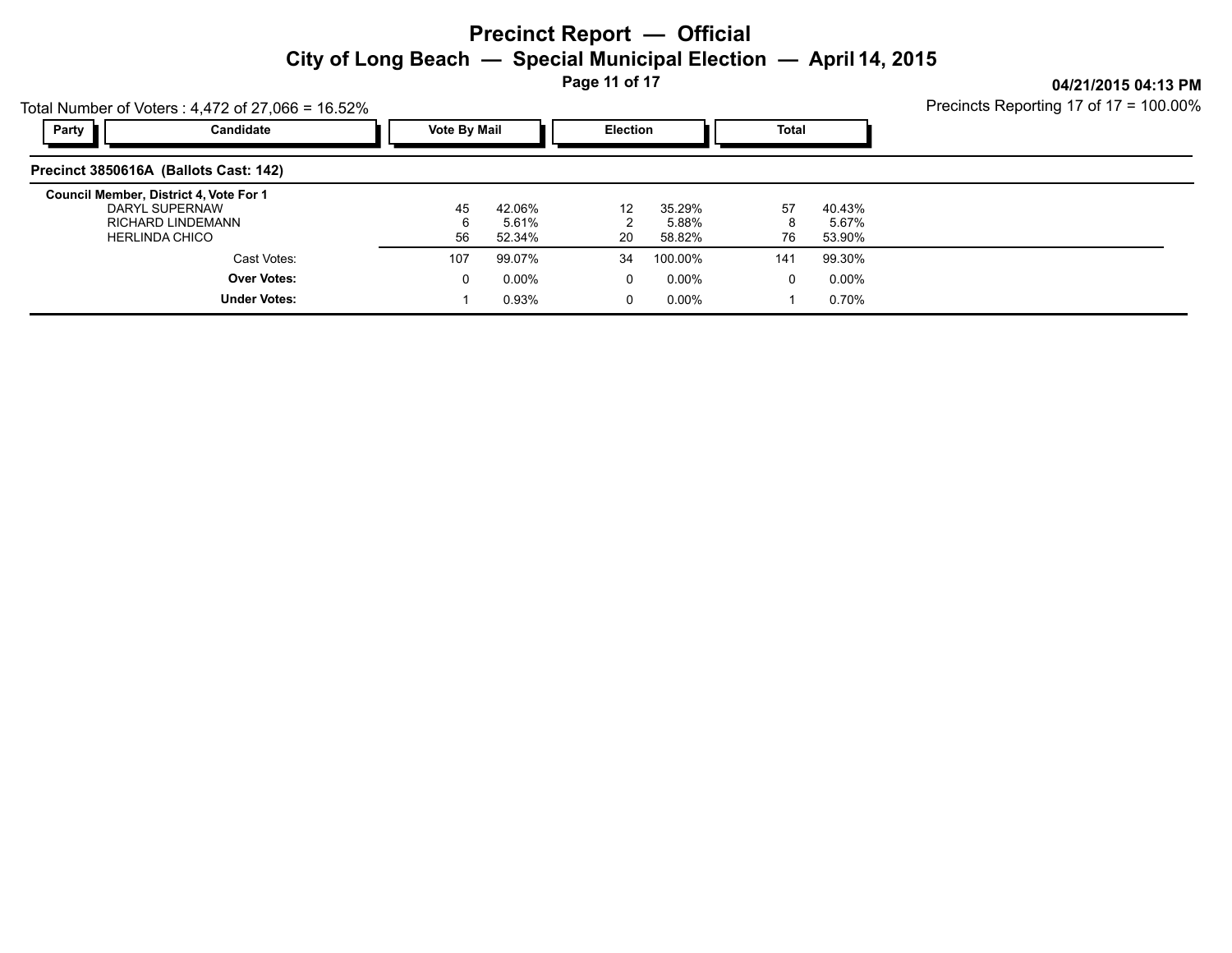**Page 12 of 17**

**04/21/2015 04:13 PM**

|                                                                                                        | Total Number of Voters: $4,472$ of 27,066 = 16.52% |  |                     |                           |                 |                           |                 |                           |  |  |  |  |  |
|--------------------------------------------------------------------------------------------------------|----------------------------------------------------|--|---------------------|---------------------------|-----------------|---------------------------|-----------------|---------------------------|--|--|--|--|--|
| Party                                                                                                  | Candidate                                          |  | <b>Vote By Mail</b> |                           | <b>Election</b> |                           | <b>Total</b>    |                           |  |  |  |  |  |
| Precinct 3850618A (Ballots Cast: 271)                                                                  |                                                    |  |                     |                           |                 |                           |                 |                           |  |  |  |  |  |
| Council Member, District 4, Vote For 1<br>DARYL SUPERNAW<br>RICHARD LINDEMANN<br><b>HERLINDA CHICO</b> |                                                    |  | 57<br>115           | 31.67%<br>4.44%<br>63.89% | 30<br>3<br>57   | 33.33%<br>3.33%<br>63.33% | 87<br>11<br>172 | 32.22%<br>4.07%<br>63.70% |  |  |  |  |  |
|                                                                                                        | Cast Votes:                                        |  | 180                 | 99.45%                    | 90              | 100.00%                   | 270             | 99.63%                    |  |  |  |  |  |
|                                                                                                        | <b>Over Votes:</b><br><b>Under Votes:</b>          |  | 0                   | $0.00\%$<br>0.55%         | 0<br>0          | $0.00\%$<br>$0.00\%$      | 0               | $0.00\%$<br>0.37%         |  |  |  |  |  |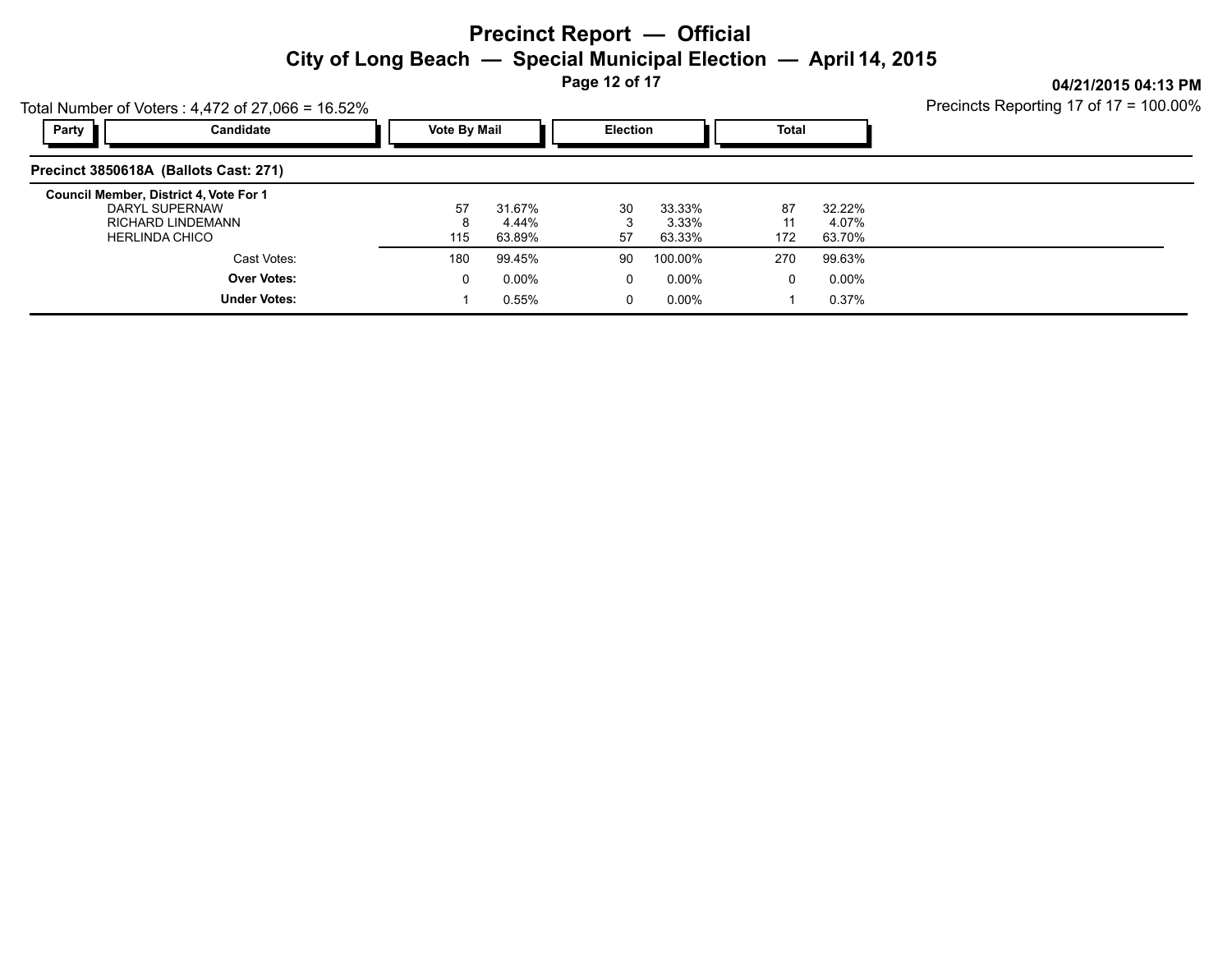**Page 13 of 17**

**04/21/2015 04:13 PM**

| Total Number of Voters: $4,472$ of 27,066 = 16.52%                                                     | Precincts Reporting 17 of 17 = 100.00%    |  |                     |                           |          |                           |                |                           |  |
|--------------------------------------------------------------------------------------------------------|-------------------------------------------|--|---------------------|---------------------------|----------|---------------------------|----------------|---------------------------|--|
| Party                                                                                                  | Candidate                                 |  | <b>Vote By Mail</b> |                           |          | <b>Election</b>           |                |                           |  |
|                                                                                                        | Precinct 3850621A (Ballots Cast: 223)     |  |                     |                           |          |                           |                |                           |  |
| Council Member, District 4, Vote For 1<br>DARYL SUPERNAW<br>RICHARD LINDEMANN<br><b>HERLINDA CHICO</b> |                                           |  | 35<br>93            | 25.74%<br>5.88%<br>68.38% | 31<br>53 | 36.47%<br>1.18%<br>62.35% | 66<br>9<br>146 | 29.86%<br>4.07%<br>66.06% |  |
|                                                                                                        | Cast Votes:                               |  | 136                 | 98.55%                    | 85       | 100.00%                   | 221            | 99.10%                    |  |
|                                                                                                        | <b>Over Votes:</b><br><b>Under Votes:</b> |  | 0<br>2              | $0.00\%$<br>1.45%         | 0<br>0   | $0.00\%$<br>$0.00\%$      | 0<br>2         | 0.00%<br>0.90%            |  |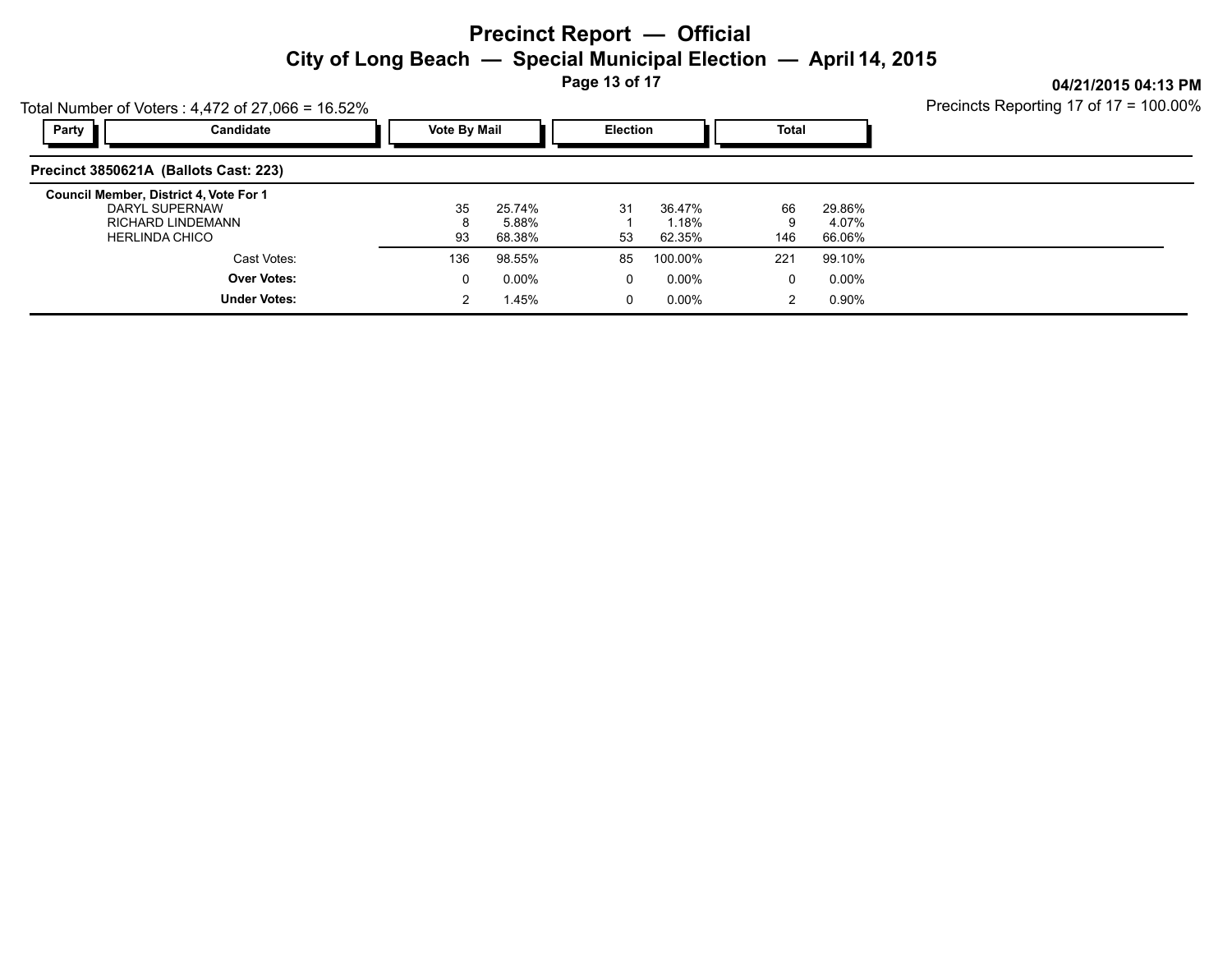**Page 14 of 17**

Precincts Reporting 17 of 17 = 100.00%

**04/21/2015 04:13 PM**

| Total Number of Voters: $4,472$ of 27,066 = 16.52%                                                            | Precincts Reporting 17 of 17 = 100.00% |                           |          |                           |                  |                           |  |
|---------------------------------------------------------------------------------------------------------------|----------------------------------------|---------------------------|----------|---------------------------|------------------|---------------------------|--|
| Party<br>Candidate                                                                                            |                                        | <b>Vote By Mail</b>       |          | <b>Election</b>           |                  | Total                     |  |
| Precinct 3850624A (Ballots Cast: 304)                                                                         |                                        |                           |          |                           |                  |                           |  |
| Council Member, District 4, Vote For 1<br>DARYL SUPERNAW<br><b>RICHARD LINDEMANN</b><br><b>HERLINDA CHICO</b> | 124<br>13<br>91                        | 54.39%<br>5.70%<br>39.91% | 31<br>41 | 40.79%<br>5.26%<br>53.95% | 155<br>17<br>132 | 50.99%<br>5.59%<br>43.42% |  |
| Cast Votes:                                                                                                   | 228                                    | 100.00%                   | 76       | 100.00%                   | 304              | 100.00%                   |  |
| <b>Over Votes:</b>                                                                                            | 0                                      | $0.00\%$                  | 0        | 0.00%                     | $\Omega$         | 0.00%                     |  |
| <b>Under Votes:</b>                                                                                           |                                        | $0.00\%$                  | 0        | $0.00\%$                  | $\Omega$         | $0.00\%$                  |  |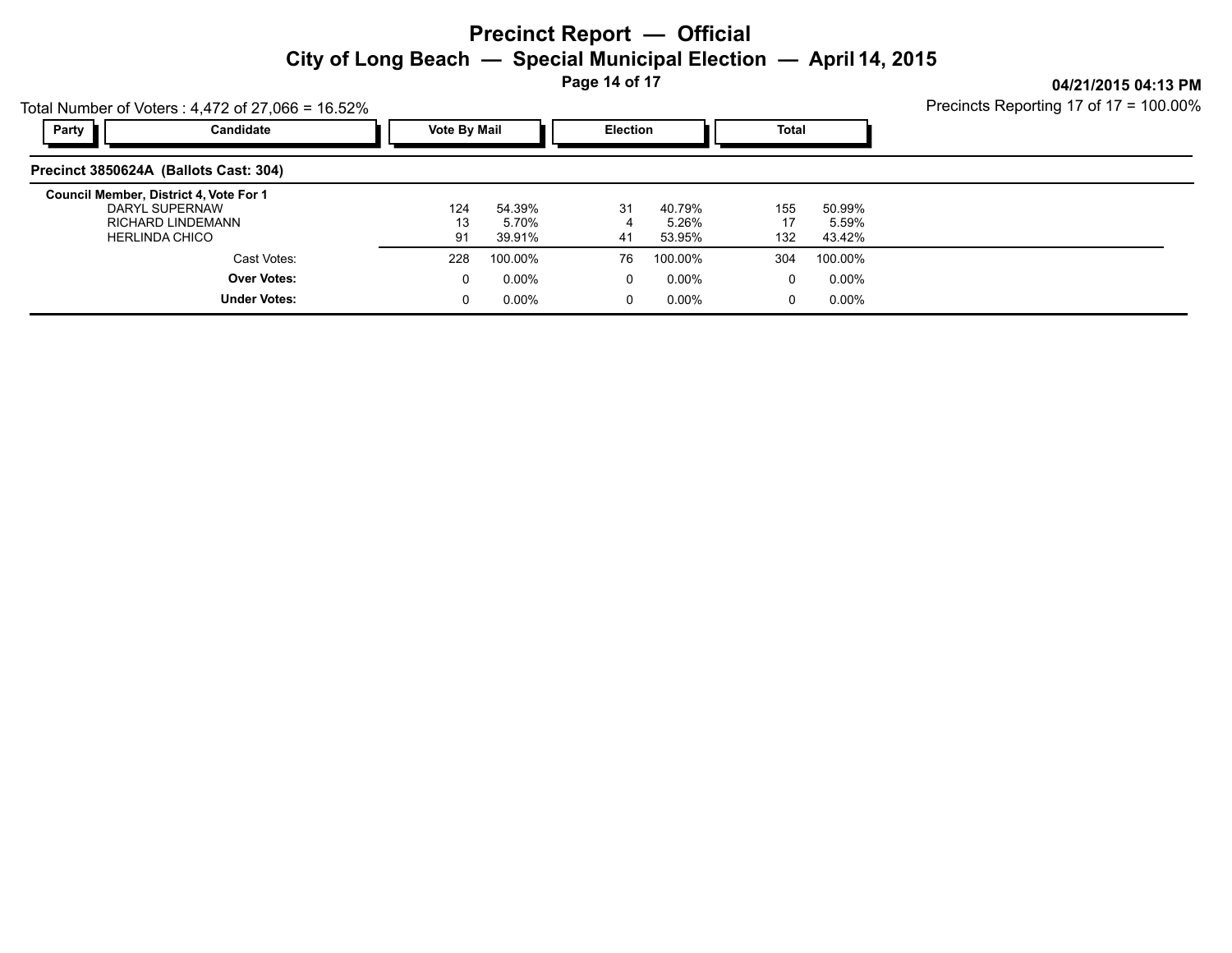**Page 15 of 17**

**04/21/2015 04:13 PM** Precincts Reporting 17 of 17 = 100.00%

|                                     | Total Number of Voters: $4,472$ of 27,066 = 16.52%                                   | Precincts Reporting 17 of 17 = 100.00% |                      |        |                   |               |                      |  |
|-------------------------------------|--------------------------------------------------------------------------------------|----------------------------------------|----------------------|--------|-------------------|---------------|----------------------|--|
| Party                               | Candidate                                                                            |                                        | <b>Vote By Mail</b>  |        | <b>Election</b>   |               | Total                |  |
| Precinct 3850052C (Ballots Cast: 8) |                                                                                      |                                        |                      |        |                   |               |                      |  |
|                                     | Council Member, District 4, Vote For 1<br>DARYL SUPERNAW<br><b>RICHARD LINDEMANN</b> | 8                                      | 100.00%<br>$0.00\%$  | 0      | $0.00\%$<br>0.00% | 8<br>0        | 100.00%<br>0.00%     |  |
|                                     | <b>HERLINDA CHICO</b><br>Cast Votes:                                                 | 0<br>8                                 | $0.00\%$<br>100.00%  | O      | 0.00%<br>$0.00\%$ | 0<br>8        | 0.00%<br>100.00%     |  |
|                                     | <b>Over Votes:</b><br><b>Under Votes:</b>                                            | 0<br>0                                 | $0.00\%$<br>$0.00\%$ | 0<br>0 | 0.00%<br>$0.00\%$ | $\Omega$<br>0 | $0.00\%$<br>$0.00\%$ |  |
|                                     |                                                                                      |                                        |                      |        |                   |               |                      |  |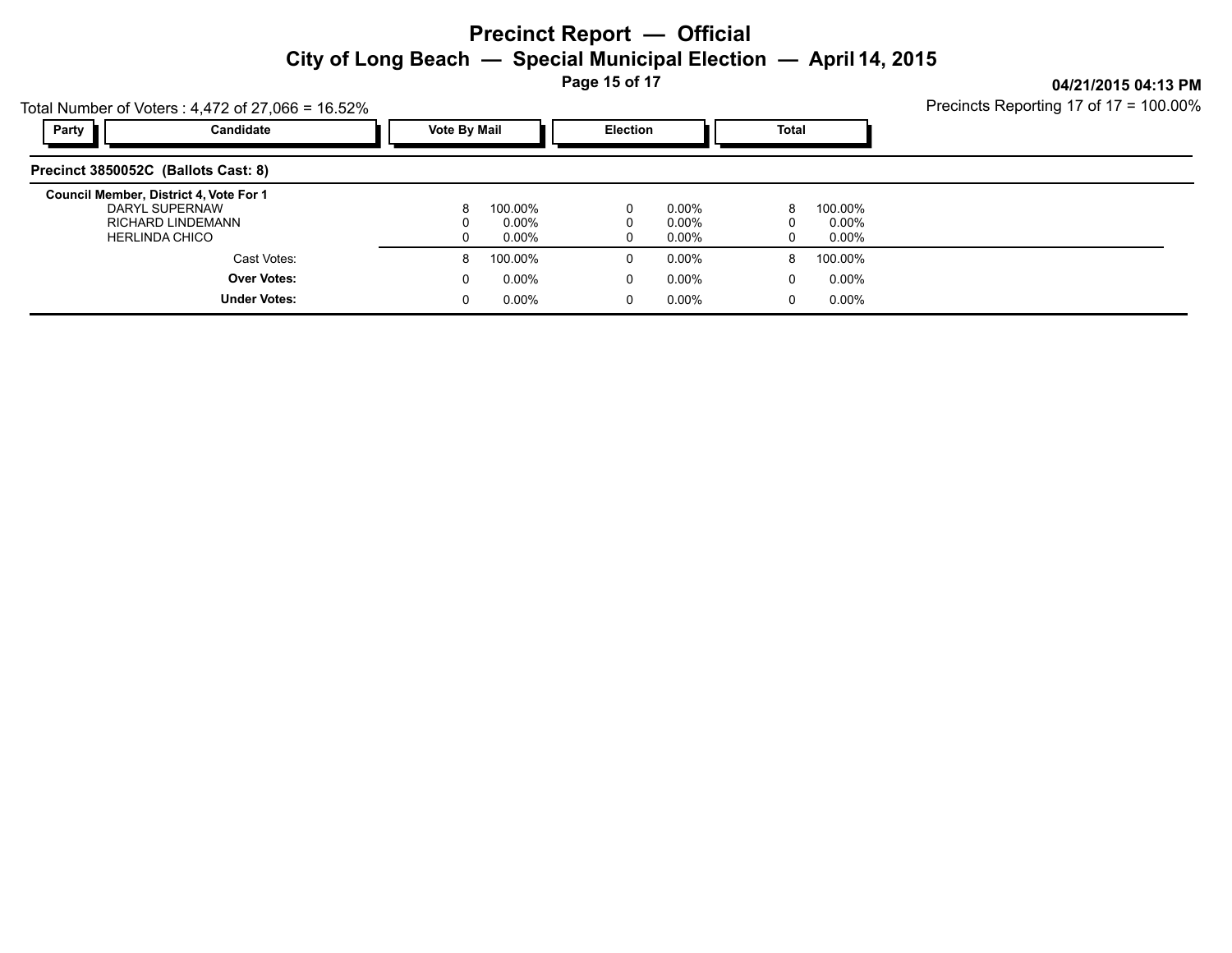**Page 16 of 17**

**04/21/2015 04:13 PM** Precincts Reporting 17 of 17 = 100.00%

| Total Number of Voters: $4,472$ of 27,066 = 16.52%                                                     | Precincts Reporting 17 of 17 = 100.00%    |                     |                           |                 |                           |              |                           |  |
|--------------------------------------------------------------------------------------------------------|-------------------------------------------|---------------------|---------------------------|-----------------|---------------------------|--------------|---------------------------|--|
| Party                                                                                                  | Candidate                                 | <b>Vote By Mail</b> |                           | <b>Election</b> |                           | <b>Total</b> |                           |  |
| Precinct 3850091C (Ballots Cast: 7)                                                                    |                                           |                     |                           |                 |                           |              |                           |  |
| Council Member, District 4, Vote For 1<br>DARYL SUPERNAW<br>RICHARD LINDEMANN<br><b>HERLINDA CHICO</b> |                                           |                     | 100.00%<br>0.00%<br>0.00% | 0               | 0.00%<br>0.00%<br>100.00% | 6            | 85.71%<br>0.00%<br>14.29% |  |
|                                                                                                        | Cast Votes:                               | 6                   | 100.00%                   |                 | 100.00%                   |              | 100.00%                   |  |
|                                                                                                        | <b>Over Votes:</b><br><b>Under Votes:</b> | 0                   | $0.00\%$<br>$0.00\%$      | 0<br>0          | 0.00%<br>0.00%            | 0            | $0.00\%$<br>$0.00\%$      |  |